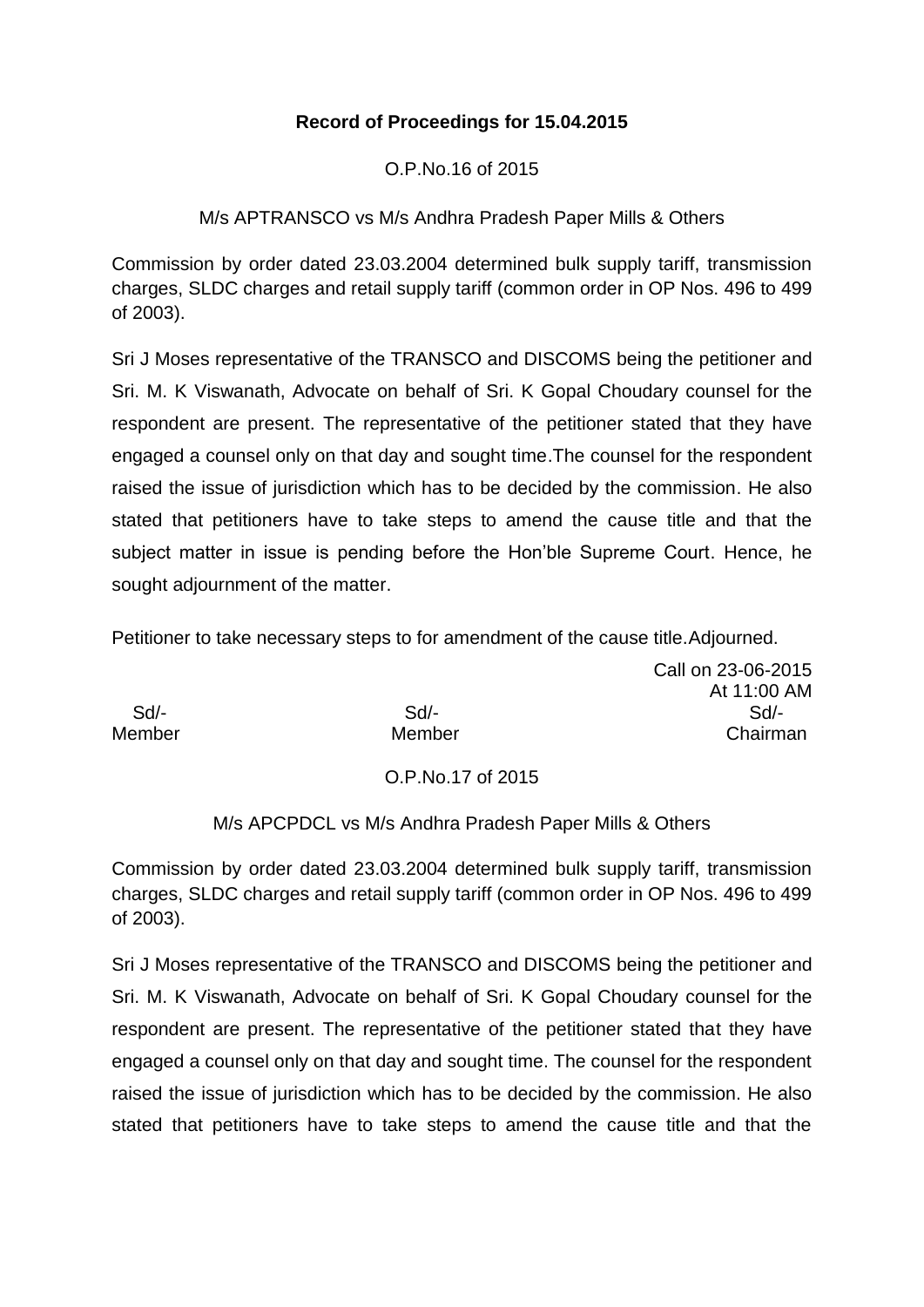subject matter in issue is pending before the Hon'ble Supreme Court. Hence, he sought adjournment of the matter.

Petitioner to take necessary steps to for amendment of the cause title.Adjourned.

Call on 23-06-2015 At 11:00 AM Sd/- Sd/- Sd/- Member Member Chairman

# O.P.No.18 of 2015

M/s APNPDCL vs M/s Andhra Pradesh Paper Mills & Others

Commission by order dated 23.03.2004 determined bulk supply tariff, transmission charges, SLDC charges and retail supply tariff (common order in OP Nos. 496 to 499 of 2003).

Sri J Moses representative of the TRANSCO and DISCOMS being the petitioner and Sri. M. K Viswanath, Advocate on behalf of Sri. K Gopal Choudary counsel for the respondent are present. The representative of the petitioner stated that they have engaged a counsel only on that day and sought time. The counsel for the respondent raised the issue of jurisdiction which has to be decided by the commission. He also stated that petitioners have to take steps to amend the cause title and that the subject matter in issue is pending before the Hon'ble Supreme Court. Hence, he sought adjournment of the matter.

Petitioner to take necessary steps to for amendment of the cause title.Adjourned.

Call on 23-06-2015 At 11:00 AM Sd/- Sd/- Sd/- Member Member Chairman

O.P.No.19 of 2015

M/s APTRANSCO vs M/s Small Hydro Power Developers' Association & Others

Commission by order dated 22.03.2005 determined bulk supply tariff, transmission charges, SLDC charges and retail supply tariff (common order in OP Nos. 30 to 34 of 2004).

Sri J Moses representative of the TRANSCO and DISCOMS being the petitioner and Sri. M. K Viswanath, Advocate on behalf of Sri. K Gopal Choudary counsel for the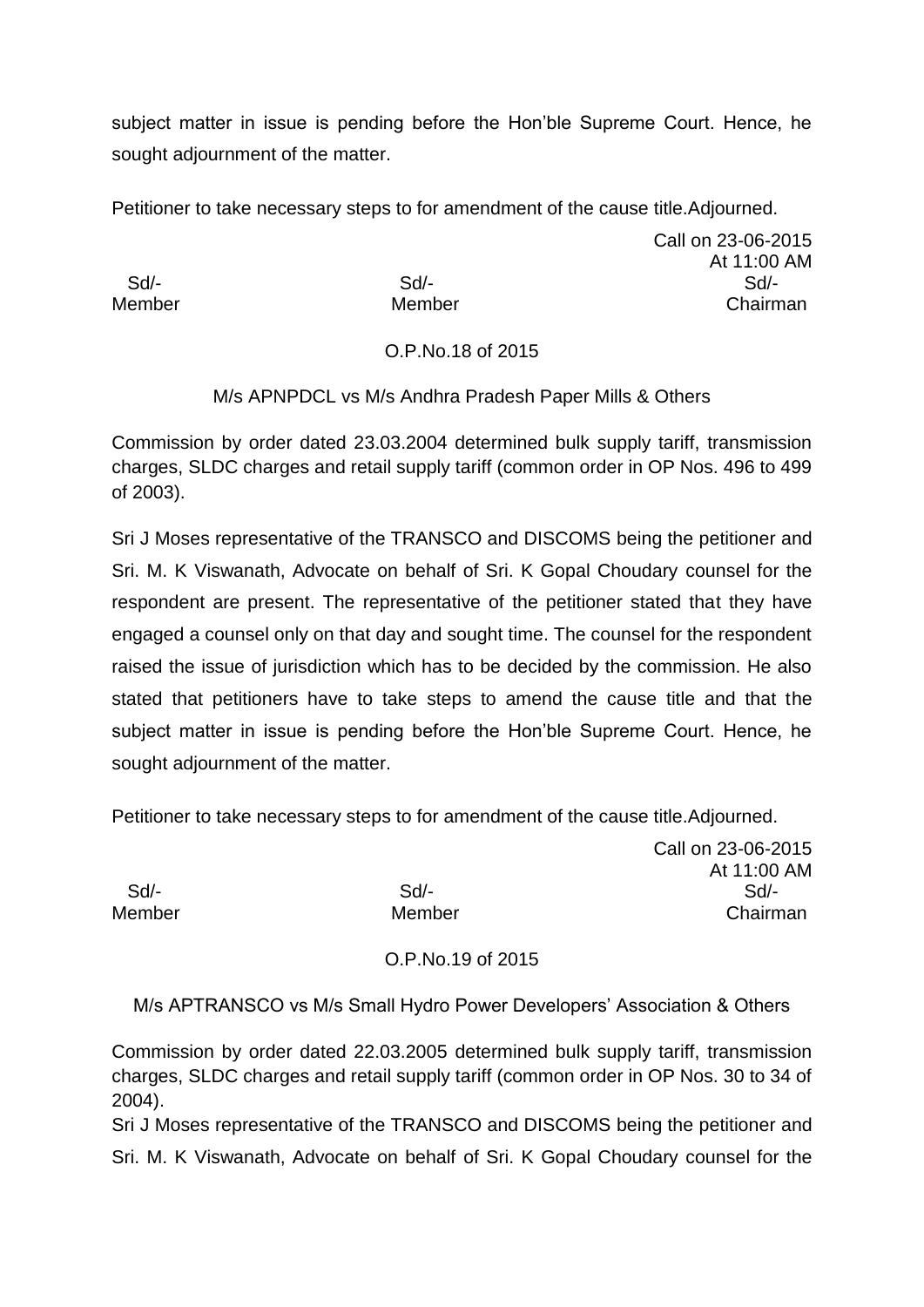respondent are present. The representative of the petitioner stated that they have engaged a counsel only on that day and sought time. The counsel for the respondent raised the issue of jurisdiction which has to be decided by the commission. He also stated that petitioners have to take steps to amend the cause title and that the subject matter in issue is pending before the Hon'ble Supreme Court. Hence, he sought adjournment of the matter.

Petitioner to take necessary steps to for amendment of the cause title.Adjourned.

Call on 23-06-2015 At 11:00 AM Sd/- Sd/- Sd/- Member Member Chairman

# O.P.No.20 of 2015

M/s APCPDCL vs M/s Small Hydro Power Developers' Association & Others

Commission by order dated 22.03.2005 determined bulk supply tariff, transmission charges, SLDC charges and retail supply tariff (common order in OP Nos. 30 to 34 of 2004).

Sri J Moses representative of the TRANSCO and DISCOMS being the petitioner and Sri. M. K Viswanath, Advocate on behalf of Sri. K Gopal Choudary counsel for the respondent are present. The representative of the petitioner stated that they have engaged a counsel only on that day and sought time. The counsel for the respondent raised the issue of jurisdiction which has to be decided by the commission. He also stated that petitioners have to take steps to amend the cause title and that the subject matter in issue is pending before the Hon'ble Supreme Court. Hence, he sought adjournment of the matter.

Petitioner to take necessary steps to for amendment of the cause title.Adjourned.

Call on 23-06-2015 At 11:00 AM Sd/- Sd/- Sd/- Member Member Chairman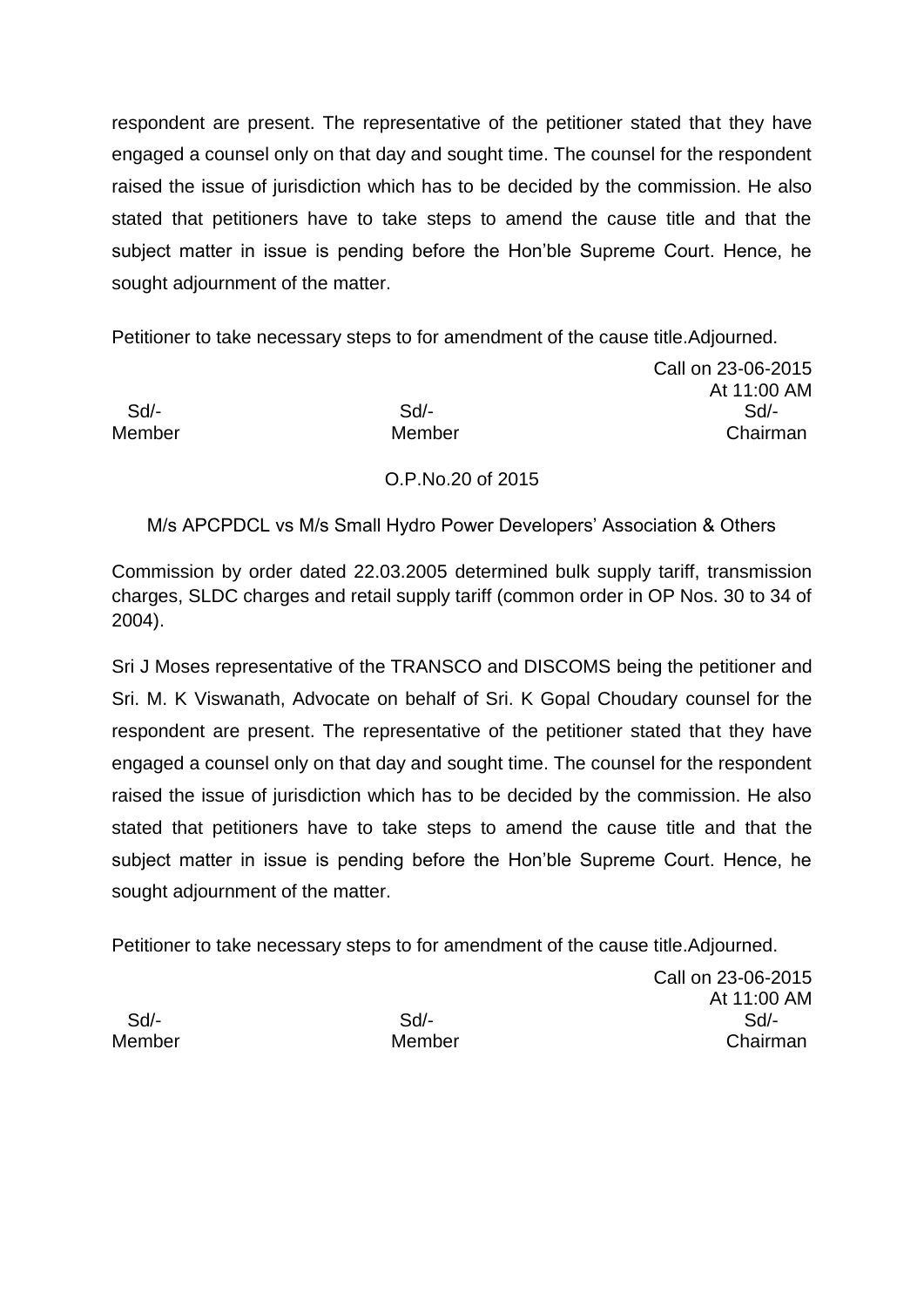## O.P.No.21 of 2015

# M/s APNPDCL vs M/s Small Hydro Power Developers' Association & Others

Commission by order dated 22.03.2005 determined bulk supply tariff, transmission charges, SLDC charges and retail supply tariff (common order in OP Nos. 30 to 34 of 2004).

Sri J Moses representative of the TRANSCO and DISCOMS being the petitioner and Sri. M. K Viswanath, Advocate on behalf of Sri. K Gopal Choudary counsel for the respondent are present. The representative of the petitioner stated that they have engaged a counsel only on that day and sought time. The counsel for the respondent raised the issue of jurisdiction which has to be decided by the commission. He also stated that petitioners have to take steps to amend the cause title and that the subject matter in issue is pending before the Hon'ble Supreme Court. Hence, he sought adjournment of the matter.

Petitioner to take necessary steps to for amendment of the cause title.Adjourned.

Call on 23-06-2015 At 11:00 AM Sd/- Sd/- Sd/- Member Member Chairman

## O.P.No.22 of 2015

M/s APTRANSCO vs M/s Small Hydro Power Developers' Association & Others

Commission by order dated 23.03.2006 determined transmission charges (O P Nos. 1 of 2006).

Sri J Moses representative of the TRANSCO and DISCOMS being the petitioner and Sri. M. K Viswanath, Advocate on behalf of Sri. K Gopal Choudary counsel for the respondent are present. The representative of the petitioner stated that they have engaged a counsel only on that day and sought time. The counsel for the respondent raised the issue of jurisdiction which has to be decided by the commission. He also stated that petitioners have to take steps to amend the cause title and that the subject matter in issue is pending before the Hon'ble Supreme Court. Hence, he sought adjournment of the matter.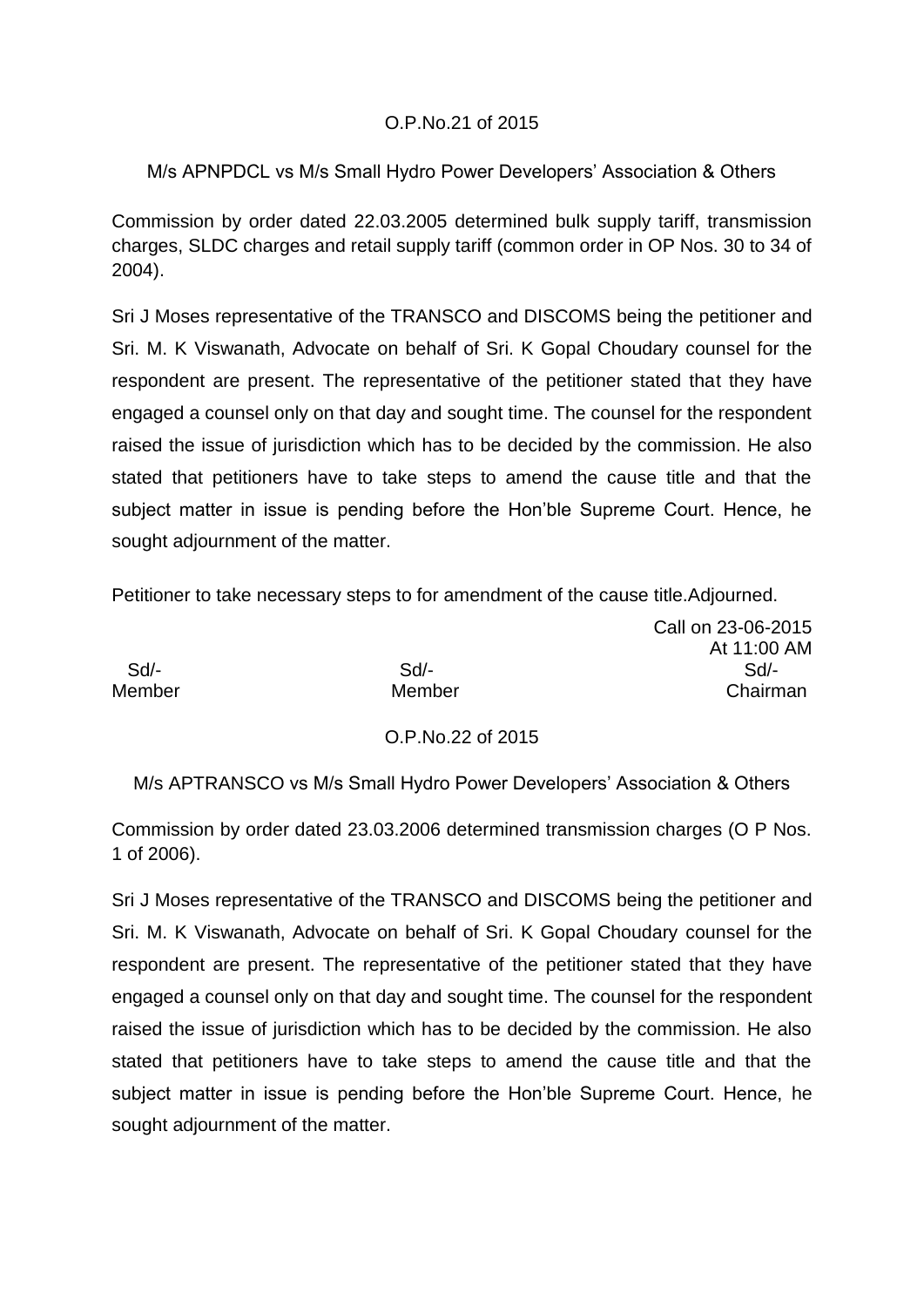Petitioner to take necessary steps to for amendment of the cause title.Adjourned.

Call on 23-06-2015 At 11:00 AM Sd/- Sd/- Sd/- Member Member Chairman

### O.P.No.23 of 2015

M/s APCPDCL vs M/s Small Hydro Power Developers' Association & Others

Commission by order dated 23.03.2006 determined bulk distribution tariff for the control period 2006 – 2009 and retail supply tariff for the FY 2006 – 2007 (common order in OP Nos. 2 to 5 of 2006).

Sri J Moses representative of the TRANSCO and DISCOMS being the petitioner and Sri. M. K Viswanath, Advocate on behalf of Sri. K Gopal Choudary counsel for the respondent are present. The representative of the petitioner stated that they have engaged a counsel only on that day and sought time. The counsel for the respondent raised the issue of jurisdiction which has to be decided by the commission. He also stated that petitioners have to take steps to amend the cause title and that the subject matter in issue is pending before the Hon'ble Supreme Court. Hence, he sought adjournment of the matter.

Petitioner to take necessary steps to for amendment of the cause title.Adjourned.

Call on 23-06-2015 At 11:00 AM Sd/- Sd/- Sd/- Member Member Chairman

O.P.No.24 of 2015

M/s APNPDCL vs M/s Small Hydro Power Developers' Association & Others

Commission by order dated 23.03.2006 determined bulk distribution tariff for the control period 2006 – 2009 and retail supply tariff for the FY 2006 – 2007 (common order in OP Nos. 2 to 5 of 2006).

Sri J Moses representative of the TRANSCO and DISCOMS being the petitioner and Sri. M. K Viswanath, Advocate on behalf of Sri. K Gopal Choudary counsel for the respondent are present. The representative of the petitioner stated that they have engaged a counsel only on that day and sought time. The counsel for the respondent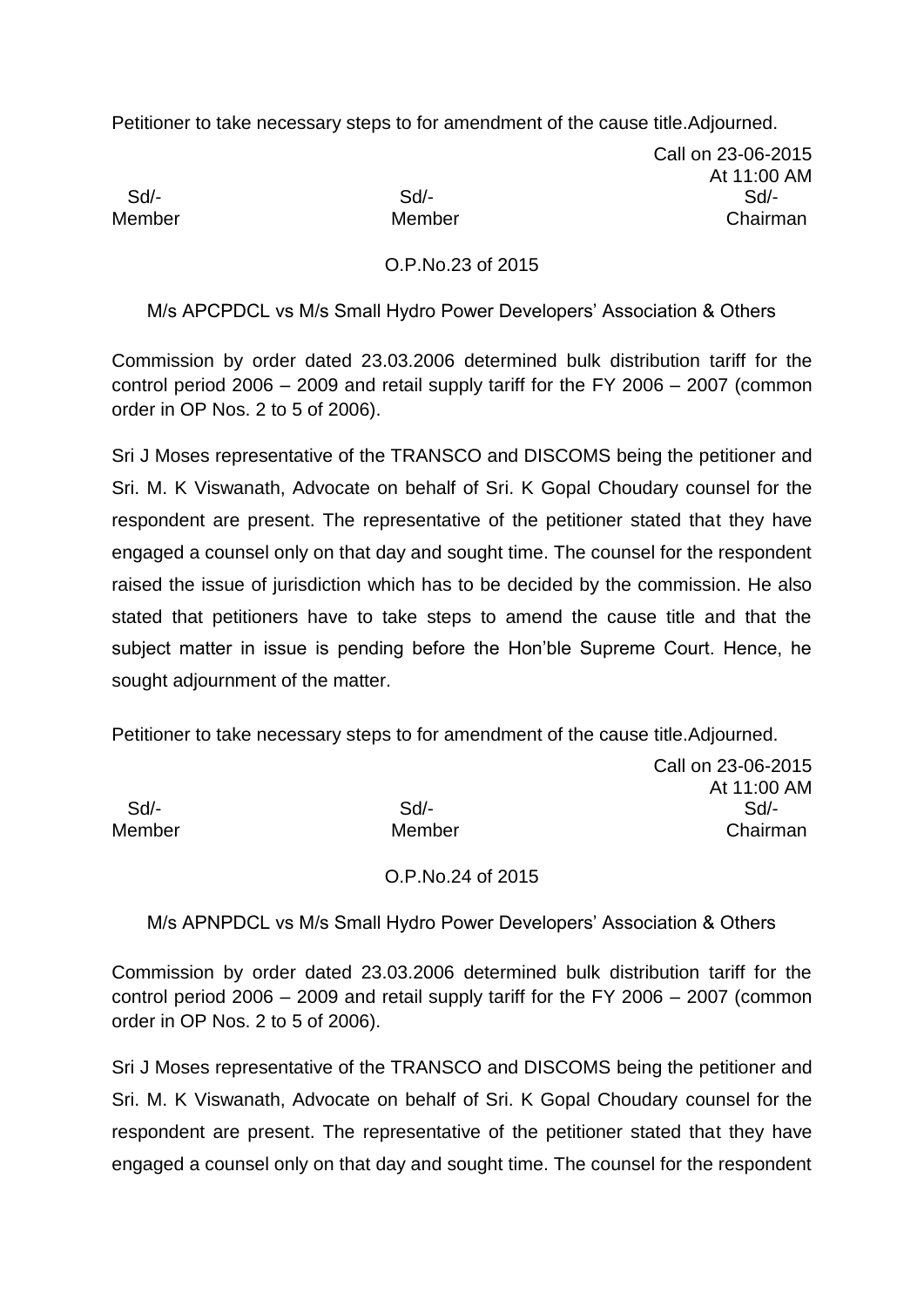raised the issue of jurisdiction which has to be decided by the commission. He also stated that petitioners have to take steps to amend the cause title and that the subject matter in issue is pending before the Hon'ble Supreme Court. Hence, he sought adjournment of the matter.

Petitioner to take necessary steps to for amendment of the cause title.Adjourned.

Call on 23-06-2015 At 11:00 AM Sd/- Sd/- Sd/- Member Member Chairman

## R.P.No.01 of 2015

## M/s RPP Ltd. Vs DISCOMS

Petition for reviewing the tariff order dated 20.03.2009 in OP Nos. 17 to 20 of 2009 in respect of wheeling tariff for FY 2009-10 to 2013-14 and RST for FY 2009-10

Sri. M. K Viswanath, Advocate on behalf of Sri. K Gopal Choudary counsel for the petitioner and Sri J Moses representative of the DISCOMS for the respondent are present. The representative of the respondents stated that they have engaged a counsel only on that day and sought time. The counsel for the petitioner raised the issue of jurisdiction which has to be decided by the commission. He also stated that petitioners have to take steps to amend the cause title and that the subject matter in issue is pending before the Hon'ble Supreme Court. Hence, he sought adjournment of the matter.

Petitioner to take necessary steps to for amendment of the cause title.Adjourned.

Call on 23-06-2015 At 11:00 AM Sd/- Sd/- Sd/- Member Member Chairman

R.P.No.02 of 2015

## M/s RPP Ltd. Vs APTRANSCO

Petition for reviewing the tariff order dated 20.03.2009 in OP Nos. 21 of 2009 in respect of transmission tariff for FY 2009-10 to 2013-14.

Sri. M. K Viswanath, Advocate on behalf of Sri. K Gopal Choudary counsel for the petitioner and Sri J Moses representative of the TRANSCO and DISCOMS for the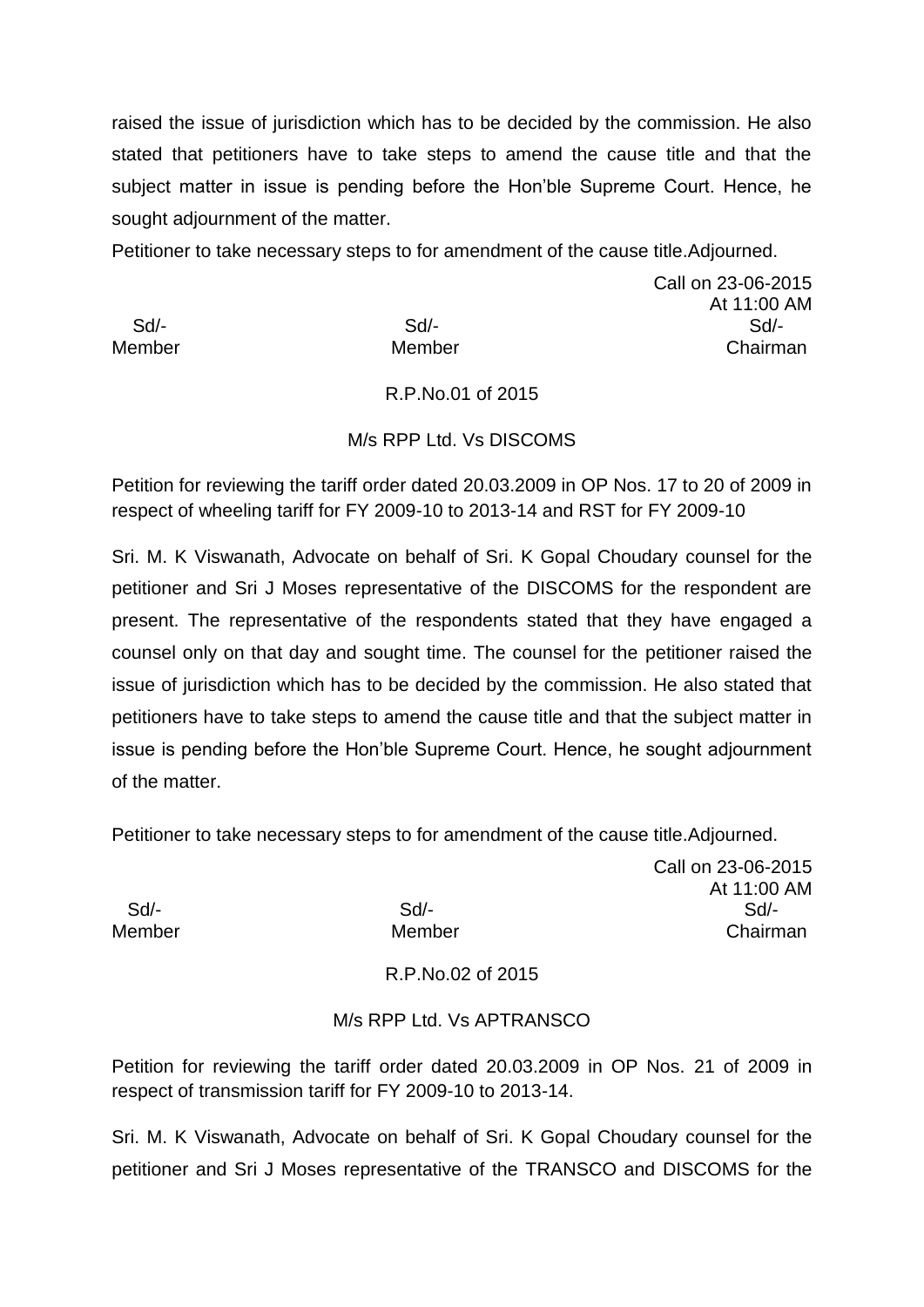respondent are present. The representative of the respondents stated that they have engaged a counsel only on that day and sought time. The counsel for the petitioner raised the issue of jurisdiction which has to be decided by the commission. He also stated that petitioners have to take steps to amend the cause title and that the subject matter in issue is pending before the Hon'ble Supreme Court. Hence, he sought adjournment of the matter.

Petitioner to take necessary steps to for amendment of the cause title.Adjourned.

Call on 23-06-2015 At 11:00 AM Sd/- Sd/- Sd/- Member Member Chairman

# R.P.No.03 of 2015

## M/s KCP & 2 others Vs APPCC, APTRANSCO&DISCOMS

Petition for reviewing the tariff order dated 20.03.2009 in OP Nos. 17 to 20 of 2009 in respect of wheeling tariff for FY 2009-10 to 2013-14.

Sri. M. K Viswanath, Advocate on behalf of Sri. C. Gunaranjan counsel for the petitioner and Sri J Moses representative of the DISCOMS for the respondent are present. The representative of the respondents stated that they have engaged a counsel only on that day and sought time. The counsel for the petitioner raised the issue of jurisdiction which has to be decided by the commission. He also stated that petitioners have to take steps to amend the cause title and that the subject matter in issue is pending before the Hon'ble Supreme Court. Hence, he sought adjournment of the matter.

Petitioner to take necessary steps to for amendment of the cause title.Adjourned.

Call on 23-06-2015 At 11:00 AM Sd/- Sd/- Sd/- Member Member Chairman

R.P.No.04 of 2015

M/s KCP & 2 others Vs APTRANSCO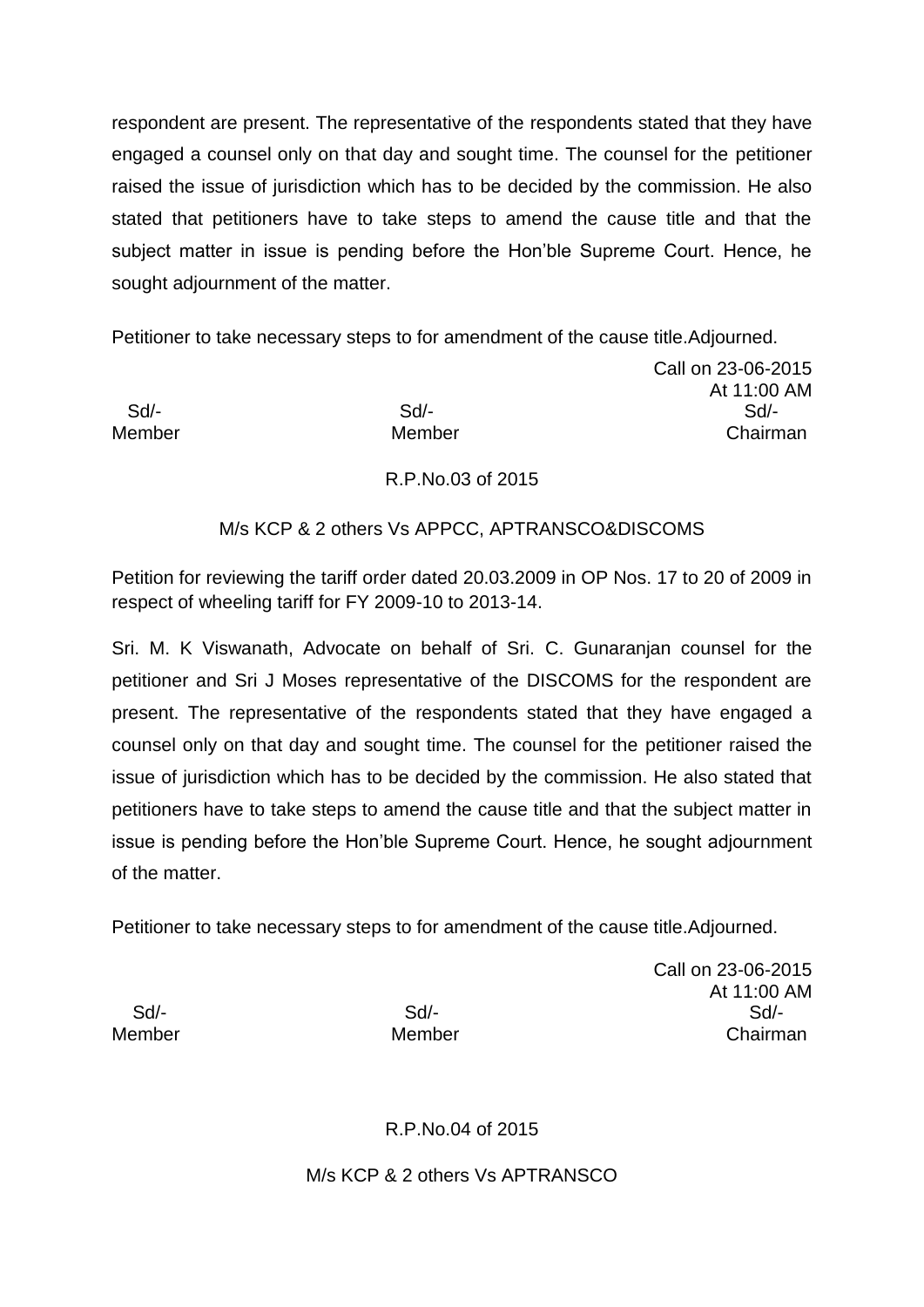Petition for reviewing the tariff order dated 20.03.2009 in OP Nos. 21 of 2009 in respect of transmission tariff for FY 2009-10 to 2013-14.

Sri. M. K Viswanath, Advocate on behalf of Sri. C. Gunaranjan counsel for the petitioner and Sri J Moses representative of the TRANSCO and DISCOMS for the respondent are present. The representative of the respondents stated that they have engaged a counsel only on that day and sought time. The counsel for the petitioner raised the issue of jurisdiction which has to be decided by the commission. He also stated that petitioners have to take steps to amend the cause title and that the subject matter in issue is pending before the Hon'ble Supreme Court. Hence, he sought adjournment of the matter.

Petitioner to take necessary steps to for amendment of the cause title.Adjourned.

Call on 23-06-2015 At 11:00 AM Sd/- Sd/- Sd/- Member Member Chairman

#### R.P.No.05 of 2015

Small Hydro Power Developers Association & 16 others vs DISCOMS

Petition for reviewing the tariff order dated 20.03.2009 in OP Nos. 17 to 20 of 2009 in respect of wheeling tariff for FY 2009-10 to 2013-14.

Sri. M. K Viswanath, Advocate on behalf of Sri. K.Gopal Choudary counsel for the petitioner and Sri J Moses representative of the DISCOMS for the respondent are present. The representative of the respondents stated that they have engaged a counsel only on that day and sought time. The counsel for the petitioner raised the issue of jurisdiction which has to be decided by the commission. He also stated that petitioners have to take steps to amend the cause title and that the subject matter in issue is pending before the Hon'ble Supreme Court. Hence, he sought adjournment of the matter.

Petitioner to take necessary steps to for amendment of the cause title.Adjourned.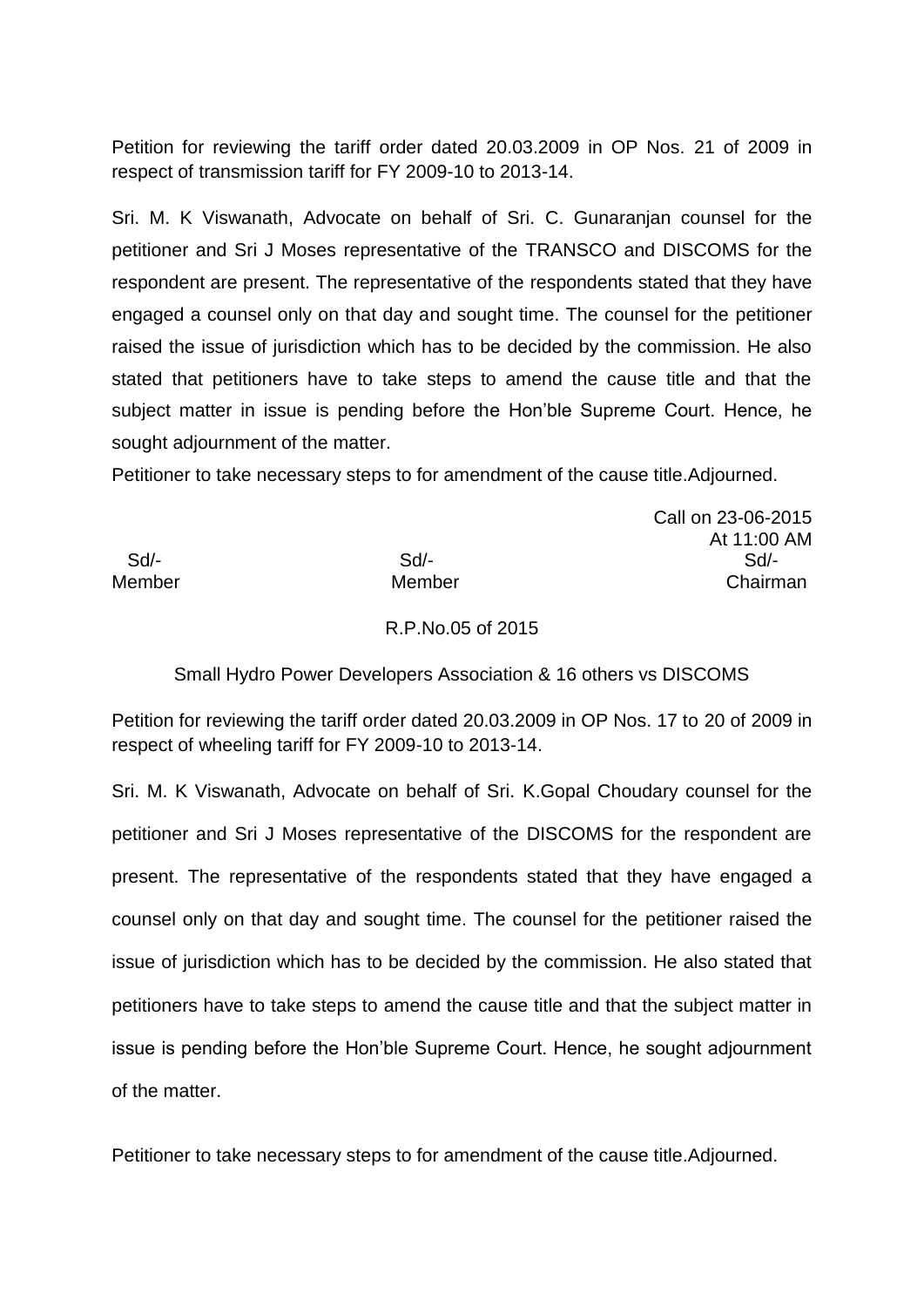# O.P.No.25 of 2015

## M/s GVK Industries vs DISCOMS & APPCC

Petition u/s 86 (1) (f) of the Electricity Act, 2003 in respect of certain claims amounting to Rs. 262 crores.

Sri. T V Bhaskar representative of the petitioner and Sri J Moses representative of the TRANSCO and DISCOMS representative of the respondent are present. The representative of the petitioner raised the issue of jurisdiction which has to be decided by the commission. He also stated that petitioners have to take steps to amend the cause title.Therepresentative for the respondent stated that they have engaged a counsel only on that day and sought time.Hence, he sought adjournment of the matter.

Petitioner to take necessary steps to for amendment of the cause title.Adjourned.

Call on 23-06-2015 At 11:00 AM Sd/- Sd/- Sd/- Member Member Chairman

### O.P.No.26 of 2015

## APTRANSCO & 4 DISCOMS VS M/s GVK Industries Ltd.

Petition u/s 86 of the Electricity Act, 2003 seeking calculation of interest on working capital for computation of fixed charges, limiting the working capital amount to the actual borrowings.

Sri J Moses representative of the TRANSCO and DISCOMS being petitioners and Sri. T V Bhaskar representative of the respondent are present. The representative of the petitioner stated that they have engaged a counsel only on that day and sought time. The representative for the respondent raised the issue of jurisdiction which has to be decided by the commission. He also stated that petitioners have to take steps to amend the cause title. Hence, he sought adjournment of the matter.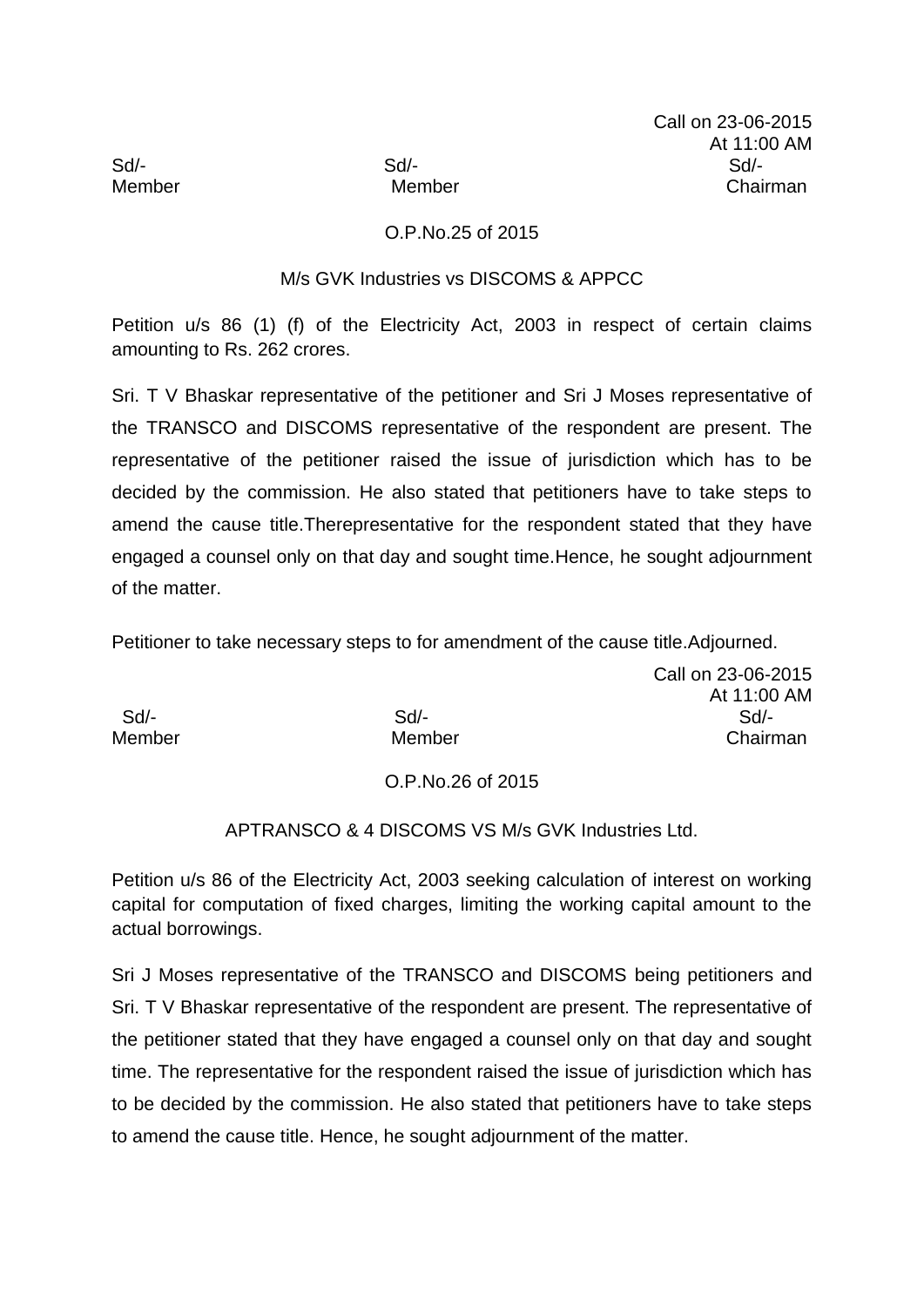Petitioner to take necessary steps to for amendment of the cause title.Adjourned.

Call on 23-06-2015 At 11:00 AM Sd/- Sd/- Sd/- Member Member Chairman

### O.P.No.27 of 2015

#### M/s LancoKondapalli Power Ltd. vs APPCC, APTRANSCO &DISCOMS

Petition u/s 86 (1) (f) of the Electricity Act, 2003 claiming finance and procurement costs payable by the respondents together with interest thereon and IA No. 4 of 2010 filed by the respondlents.

Sri. M. K Viswanath, Advocate on behalf of Sri. C. Gunaranjan counsel for the petitioner and Sri J Moses representative of the TRANSCO and DISCOMS being the respondent are present. The representative of the petitioner raised the issue of jurisdiction which has to be decided by the commission. He also stated that petitioners have to take steps to amend the cause title. The representative for the respondent stated that they have engaged a counsel only on that day and sought time.Hence, he sought adjournment of the matter.

Petitioner to take necessary steps to for amendment of the cause title.Adjourned.

Call on 23-06-2015 At 11:00 AM Sd/- Sd/- Sd/- Member Member Chairman

#### O.P.No.28 of 2015

### M/s LancoKondapalli Power Ltd. vs APPCC, APTRANSCO & DISCOMS

Petition u/s 62, 86 (1) (f) of the Electricity Act, 2003 claiming finance and procurement costs payable by the respondents together with interest thereon and IA No. 4 of 2010 filed by the respondents.

Sri. M. K Viswanath, Advocate on behalf of Sri. C. Gunaranjan counsel for the petitioner and Sri J Moses representative of the TRANSCO and DISCOMS being the respondent are present. The representative of the petitioner raised the issue of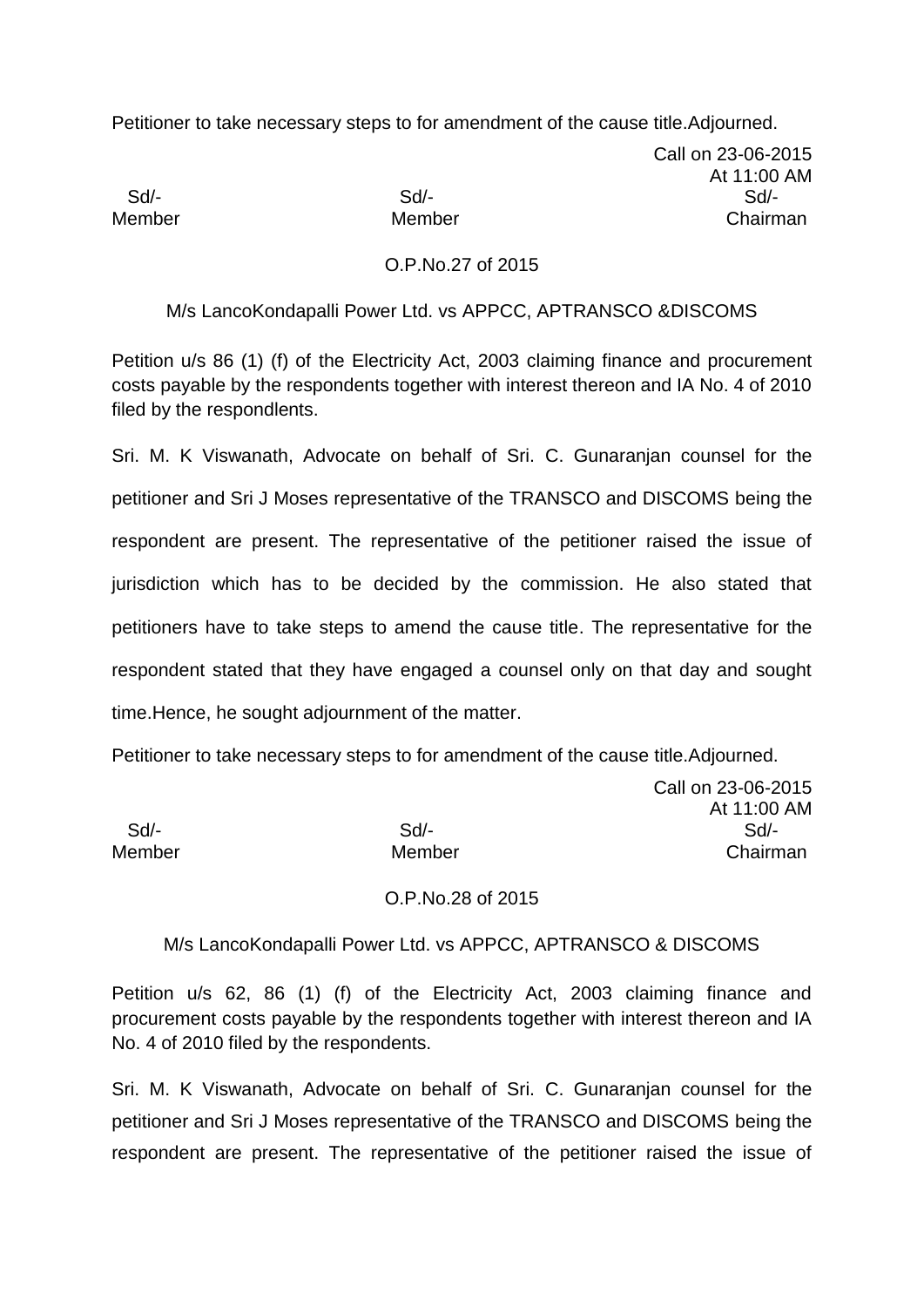jurisdiction which has to be decided by the commission. He also stated that petitioners have to take steps to amend the cause title. The representative for the respondent stated that they have engaged a counsel only on that day and sought time.Hence, he sought adjournment of the matter.

Petitioner to take necessary steps to for amendment of the cause title.Adjourned.

Call on 23-06-2015 At 11:00 AM Sd/- Sd/- Sd/- Member Member Chairman

## O.P.No.32 of 2015 & IA No. 05 of 2015

M/s Tata Power Trading Company Ltd. vs DISCOMS and APTRANSCO

Petition seeking the illegal and wrongful deductions towards illegal compensation claim for supply of short term power. IA filed by the petitioner seeking directions for release of the amounts on productions of bank guarantee pending disposal of the main OP.

Sri. Denis John, Advocate on behalf of M/s. Trilegal counsel for the petitioner and Sri J Moses representative of the TRANSCO and DISCOMS being the respondent are present. The counsel for the petitioner raised the issue of jurisdiction which has to be decided by the commission. He also stated that petitioners have to take steps to amend the cause title He also stated that the respondents have obtained stay of proceedings from the Hon'ble High Court. The representative for the respondent stated that they have engaged a counsel only on that day and sought time.Hence, he sought adjournment of the matter.

Petitioner to take necessary steps to for amendment of the cause title. Adjourned. post after steps are taken by the petitioner of getting the stay vacated by impleading the Commission before the Hon'ble High Court.

| Sd/-   | $Sd$ -             | Sd       |
|--------|--------------------|----------|
| Member | Member             | Chairman |
|        | O.P.No. 33 of 2015 |          |

APTRANSCO & 4 DISCOMs vs M/s. Spectrum Power Generation Ltd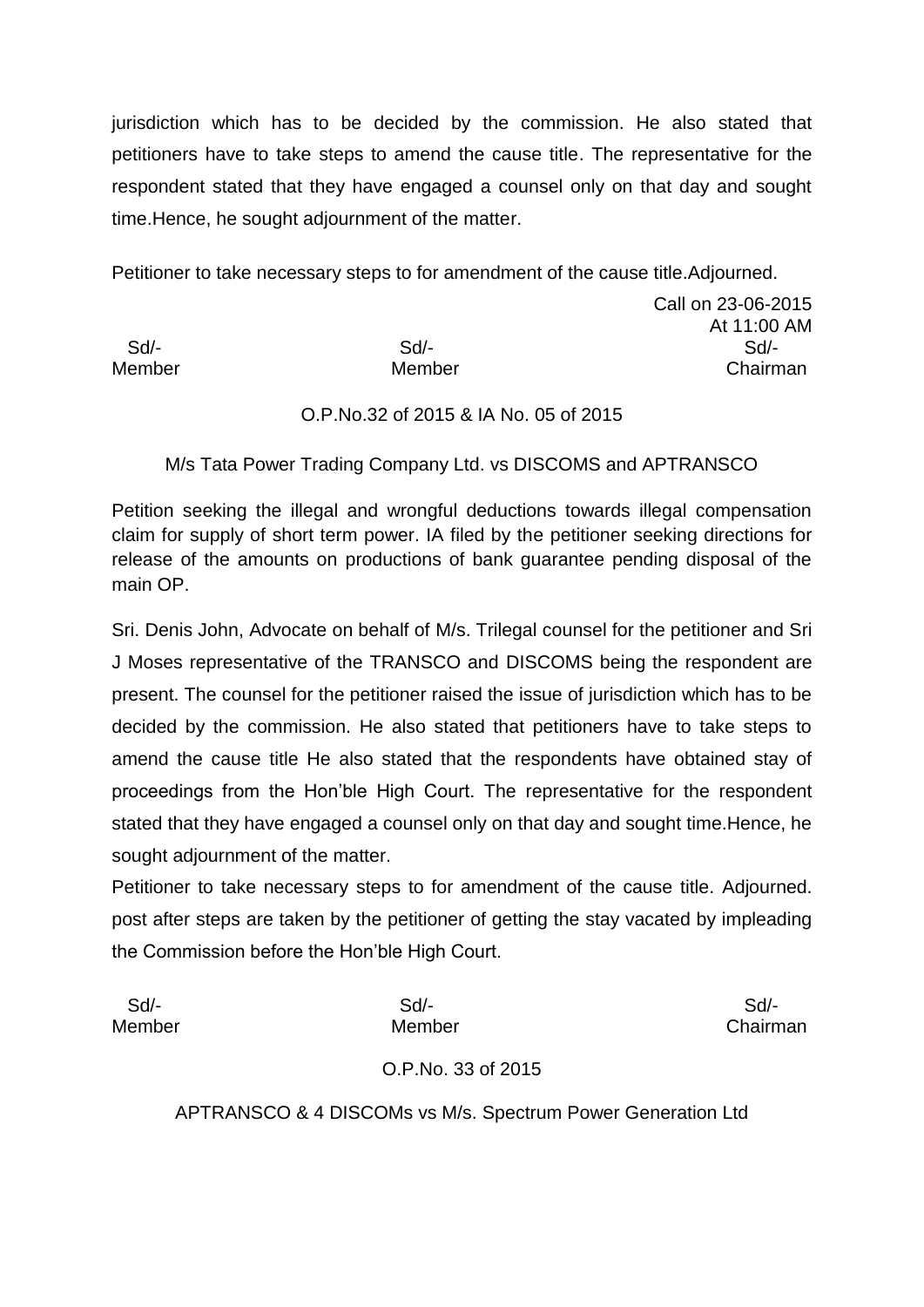Petition u/s 86 (1) (b) of the Electricity Act, 2003 seeking deletion of usage of Naptha as supplementary fuel and others as alternate fuel

Sri J Moses representative of the TRANSCO and DISCOMS being petitioners and Smt. K Prabha, Advocate on behalf of Sri. S. Ravi counsel for the respondent are present. The representative of the petitioner stated that they have engaged a counsel only on that day and sought time. The Advocatefor the respondent raised the issue of jurisdiction which has to be decided by the commission. She also stated that petitioners have to take steps to amend the cause title. Hence, she sought adjournment of the matter.

Petitioner to take necessary steps to for amendment of the cause title.Adjourned.

 Sd/- Sd/- Sd/- Member Member Chairman

## O.P.No. 67 of 2015

M/s Bharath Aluminum Company Ltd. Vs M/s PTC India Ltd.,& 2 others

Petition filed under Section 86 (1) (f) of the Electricity Act, 2003 for recovery of compensation deducted from the petitioner purportedly towards non-supply of power.

There is no representation on behalf of petitioner. Sri. Ravi Kishore Advocate for respondent No. 1 and Sri. J. Moses representative of the DISCOMS being the other respondent are present.The counsel stated that the matter is regarding claims made by the power generator towards deemed supply alleging force majeure condition. Since the issue involves all the DISCOMS, petitioner has to take necessary steps. Petitioner to take necessary steps to for amendment of the cause title.Adjourned.

> Call on 23-06-2015 At 11:00 AM

Call on 23-06-2015

At 11:00 AM

Sd/- Sd/- Sd/-

Member Member Chairman

O.P.No. 75 of 2015 and IA No. 16 of 2015 TSNPDCL &TSSPDCL Vs APGENCO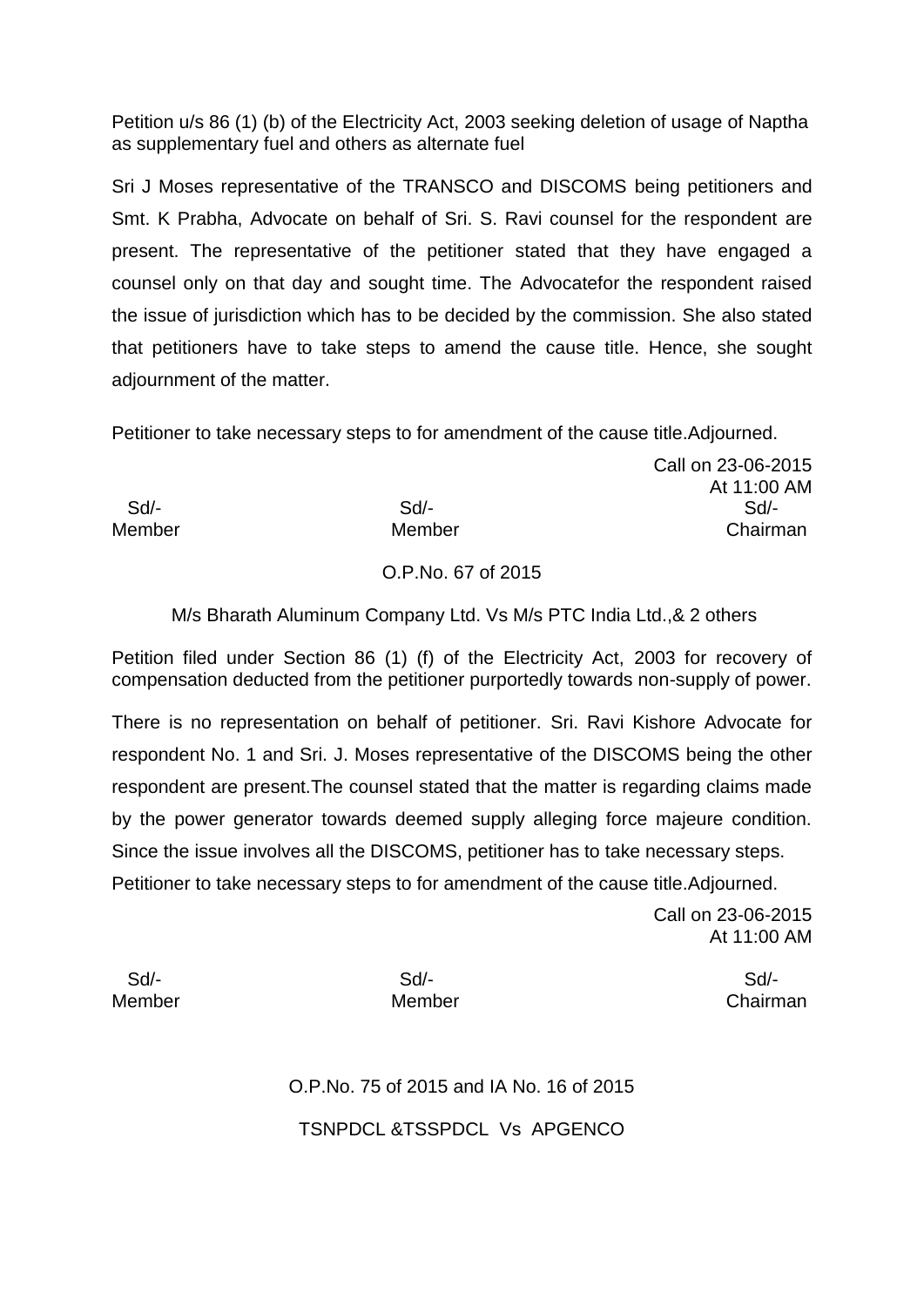Petition seeking directions to the respondent to comply with the directions of southern regional load dispatch center dated 18.06.2014 by floating the provision of Electricity Act, 2003.

Sri J Moses representative of the TRANSCO and DISCOMS being the petitioner and Sri. M. K Viswanath, Advocate on behalf of Sri. K Gopal Choudary counsel for the respondent are present. The representative of the petitioner stated that they have engaged a counsel only on that day and sought time. The counsel for the respondent raised the issue of jurisdiction which has to be decided by the commission. He also stated that petitioners have to take steps to amend the cause title and that the subject matter in issue is pending before the Hon'ble Supreme Court. Hence, he sought adjournment of the matter.

Petitioner to take necessary steps to for amendment of the cause title.Adjourned.

Call on 23-06-2015 At 11:00 AM Sd/- Sd/- Sd/- Member Member Chairman

## O.P.(SR) No.07 of 2015

## M/s Spectrum Power Generation Ltd. vs APTRANSCO & 5 others

Petition filed under Section 86 (1) (f) read with Sections 86 (1) (a) and 86 (1) (k) of the Electricity Act, 2003 for approval of completed capital cost incurred by the petitioner.

Smt. K Prabha, Advocate on behalf of Sri. S. Ravi counsel for the petitionerand Sri J Moses representative of the TRANSCO and DISCOMS being respondents are present. The Advocate for the petitioner raised the issue of jurisdiction which has to be decided by the commission. She also stated that petitioners have to take steps to amend the cause title. Hence, she sought adjournment of the matter.The representative of the respondent stated that they have engaged a counsel only on that day and sought time.

Petitioner to take necessary steps to for amendment of the cause title.Adjourned.

Call on 23-06-2015 At 11:00 AM Sd/- Sd/- Sd/-